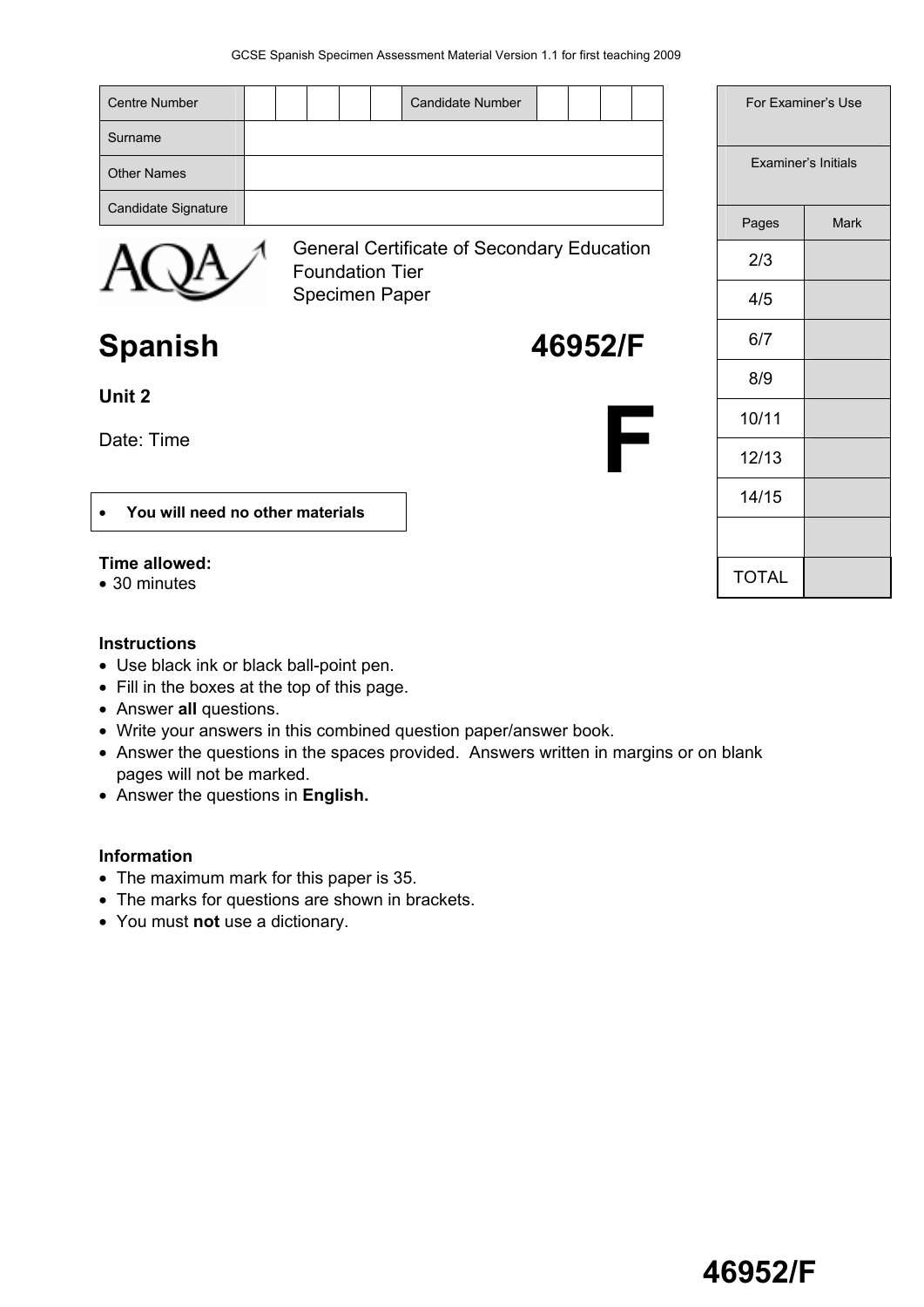Answer **all** questions in **English** in the spaces provided.

**1** In your school you read about an exchange to Madrid.



In which month will the exchange take place?

.............................................................................

*(1 mark)*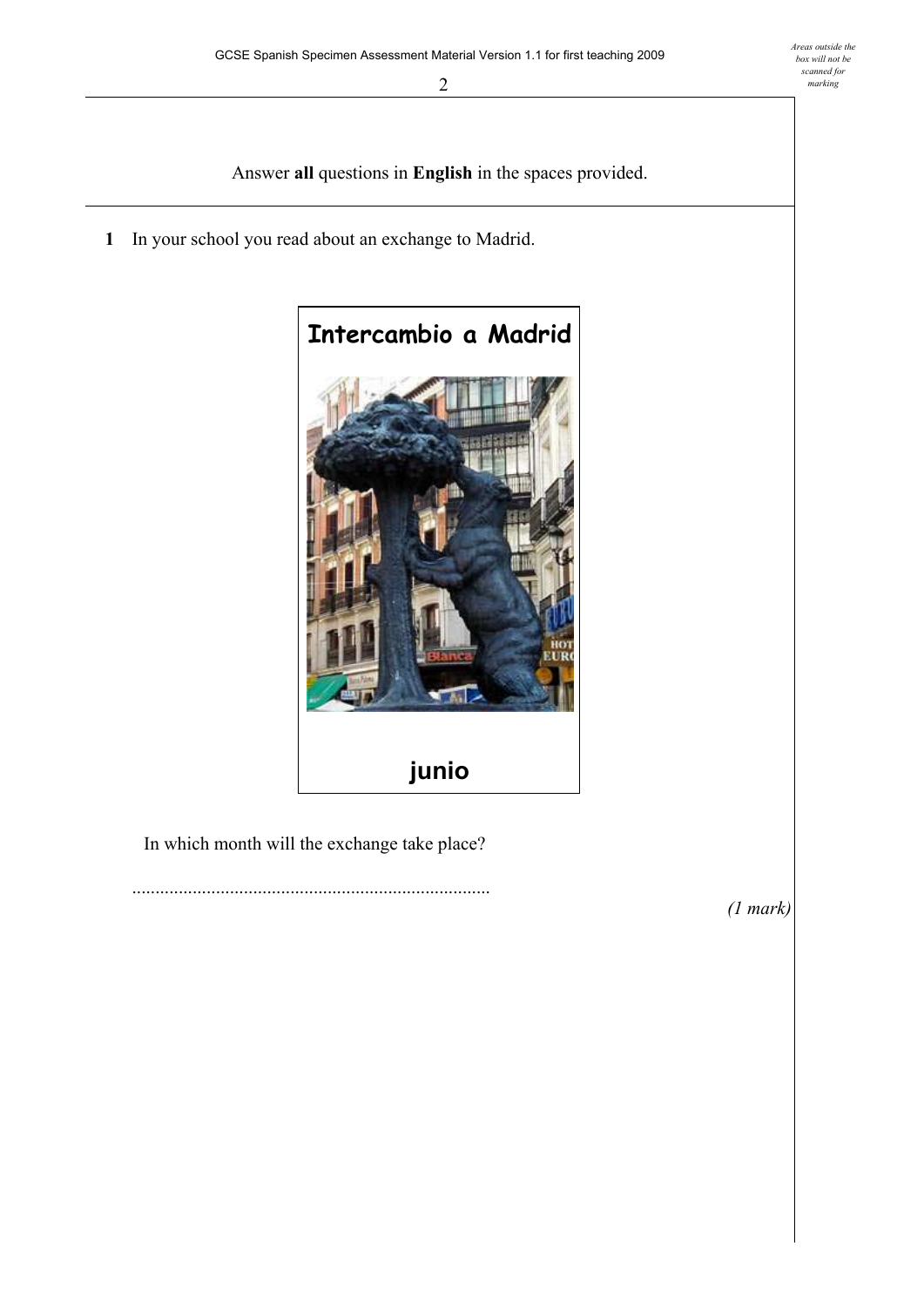**2** Details of the visit

|                |     | Detalles de la visita                              |          |
|----------------|-----|----------------------------------------------------|----------|
|                |     | La visita a Madrid dura una<br>semana.             |          |
|                |     | El precio incluye -                                |          |
|                |     | • vuelo                                            |          |
|                |     | · excursiones                                      |          |
|                |     | · comida                                           |          |
|                |     |                                                    |          |
| $\overline{2}$ | (a) | How long will the visit last?                      |          |
|                |     |                                                    | (1 mark) |
| $\overline{2}$ | (b) | What is included in the price? Mention two things. |          |
|                |     |                                                    | (1 mark) |
|                |     | 2                                                  | (1 mark) |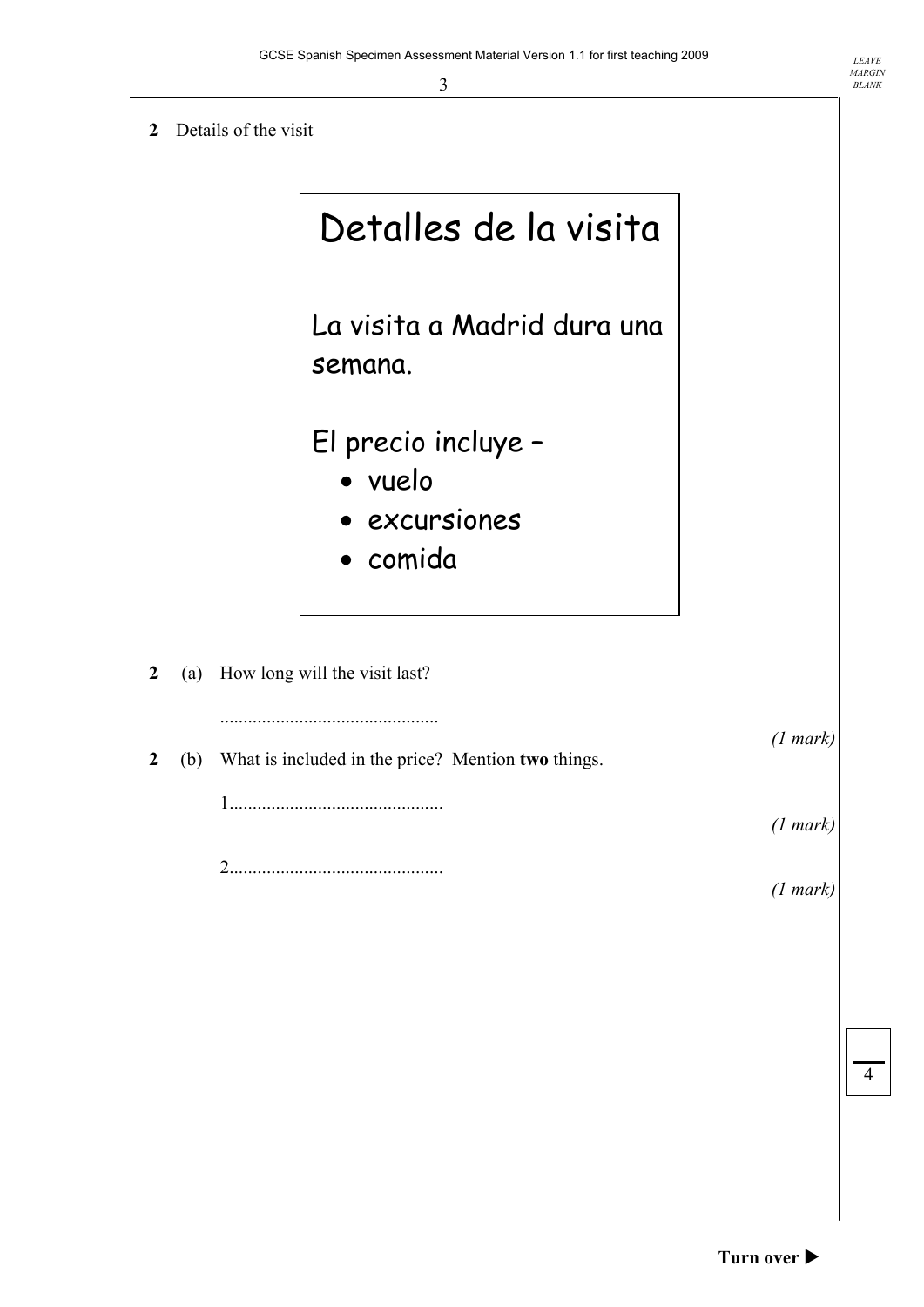**3** Choose the most suitable Spanish family for the English students who want to go on the exchange.

Write the correct letter in each box.

## **English students**

|   | <b>Example</b> | 'I am scared of animals.'<br>Carol                            | B |          |
|---|----------------|---------------------------------------------------------------|---|----------|
| 3 | (a)            | 'I am nervous about speaking a foreign<br>language.'<br>David |   | (1 mark) |
| 3 | (b)            | 'I am against smoking.'<br>Susan                              |   | (1 mark) |
| 3 | (c)            | 'I am not very sporty.'<br>Fiona                              |   | (1 mark) |
| 3 | (d)            | 'I am a vegetarian.'<br>Mike                                  |   | (1 mark) |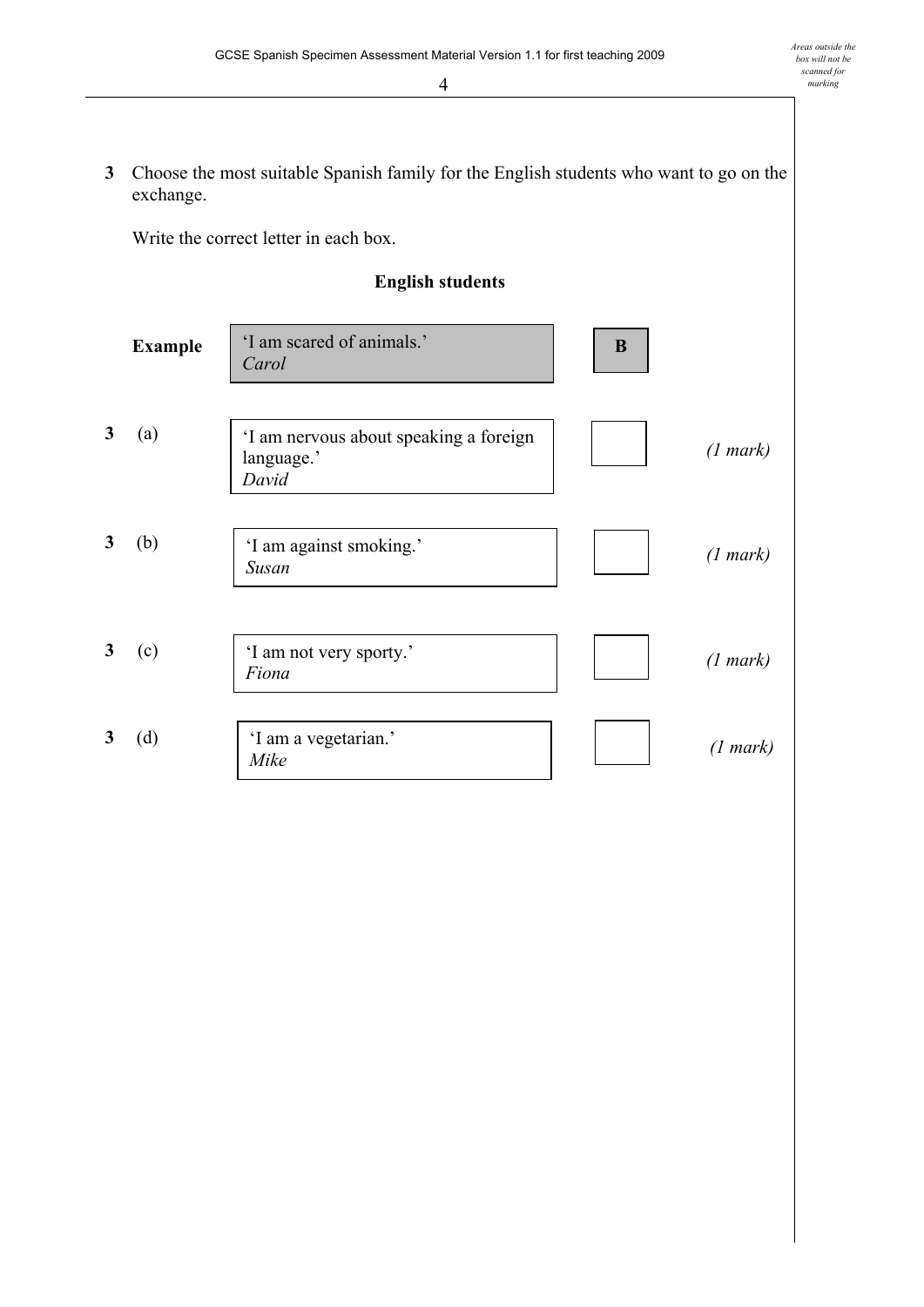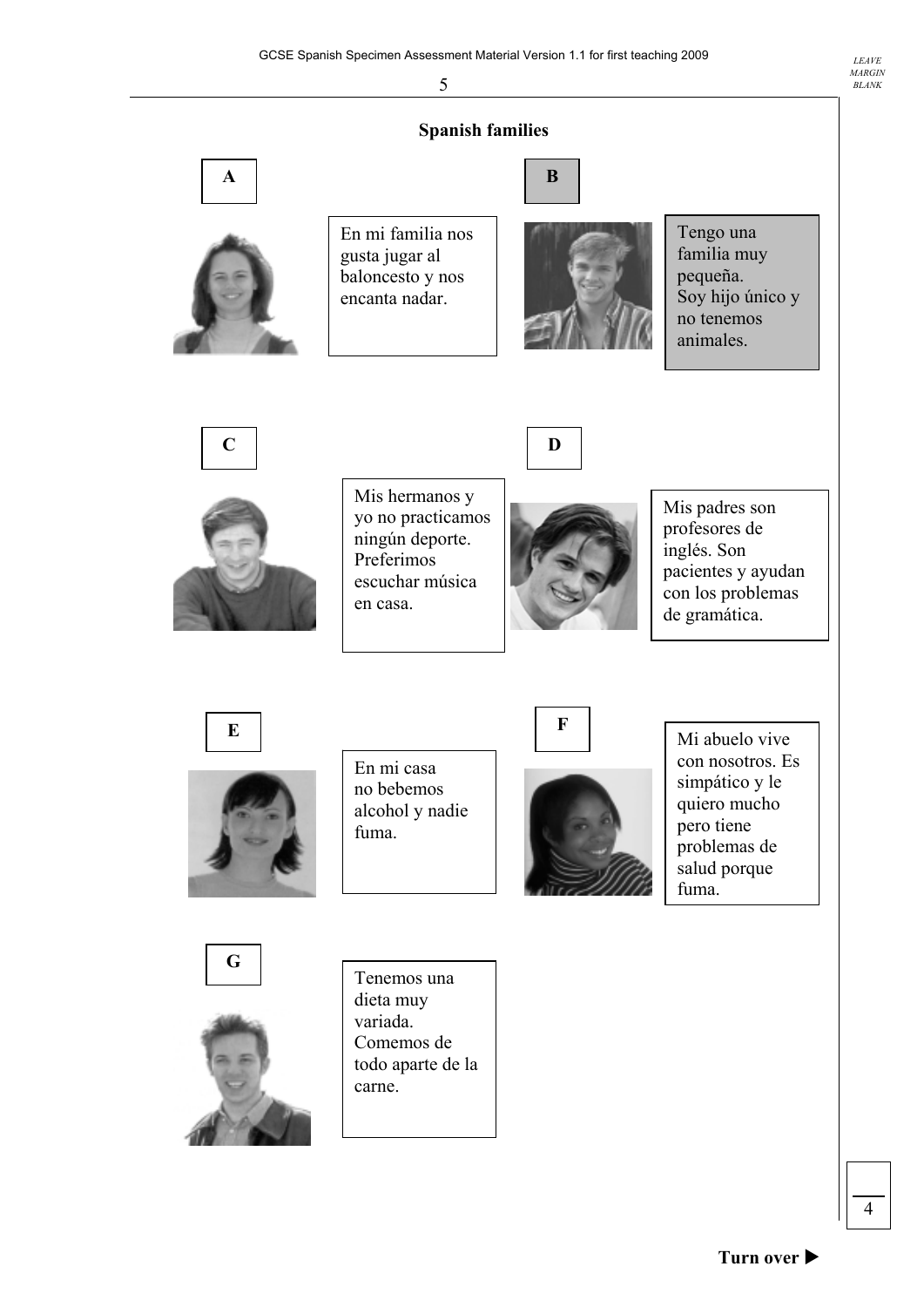Activities during the visit

**4** Your exchange partner sends you a text.



Which activities does he mention?

A day...

| A           | $\ldots$ in school.      | D    | at a castle.              |
|-------------|--------------------------|------|---------------------------|
| B           | $\ldots$ at a bullfight. | E    | $\ldots$ at a theme para- |
| $\mathbf C$ | $\ldots$ in the park.    | . Н. | $\ldots$ at the shops.    |

Write the correct letter in the boxes.



| A | $\ldots$ in school.      | Ð | at a castle.     |
|---|--------------------------|---|------------------|
| B | $\ldots$ at a bullfight. | Ю | at a theme park. |
| C | $\ldots$ in the park.    | к | at the shops.    |

 *(3 marks)*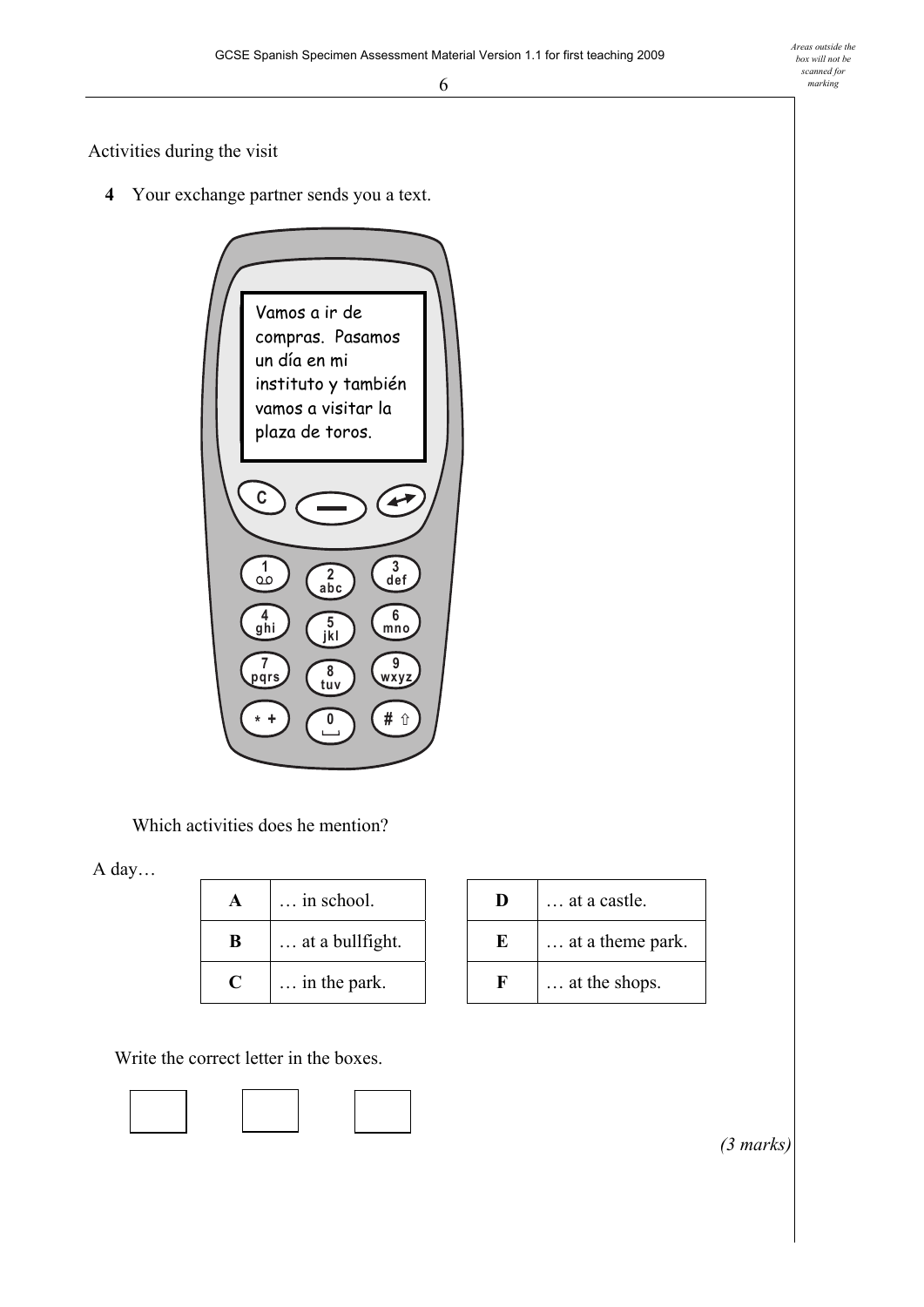**5** The Spanish teachers' plans Which activity does each teacher mention?

| A           | lunes     | cena de bienvenida |
|-------------|-----------|--------------------|
| B           | martes    | excursión a Toledo |
| $\mathbf C$ | miércoles | museo de arte      |
| D           | jueves    | estadio de fútbol  |
| E           | viernes   | con familias       |

**5** (a)



*(1 mark)* 

El primer día vamos a probar la comida española en un restaurante del centro. David **5** (b)

*(1 mark)* 

Para practicar vuestro español pasaréis un día con los padres y los hermanos de vuestro compañero. **Natalia 5** (c)

*(1 mark)* 

6

*LEAVE MARGIN BLANK*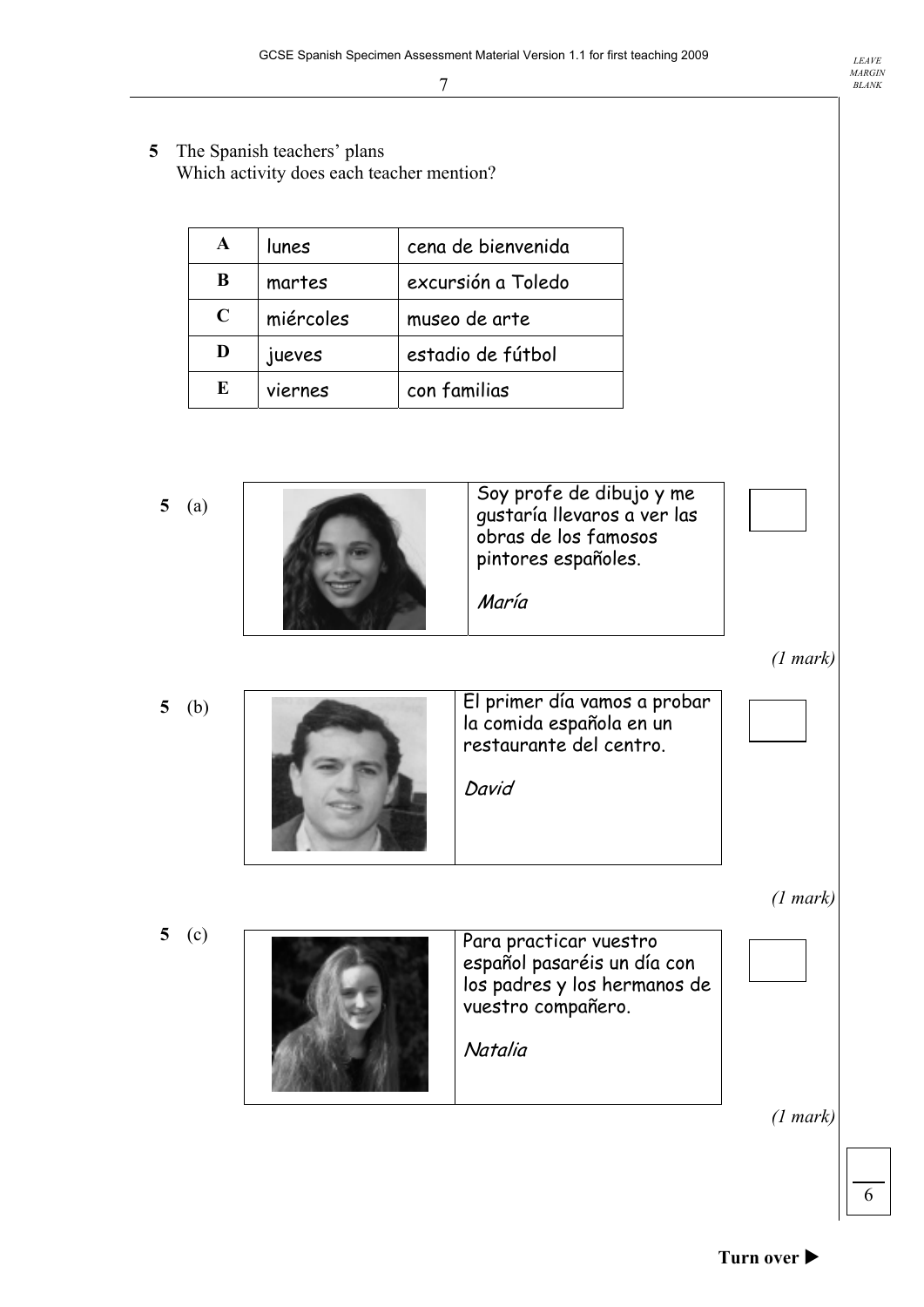### **6** At school in Madrid

| Horario para el lunes |                      |  |  |                        |
|-----------------------|----------------------|--|--|------------------------|
| $ $ Inglés            | Matemáticas   Dibujo |  |  | Ciencias   Informática |

What classes will you go to on Monday?

| A | Cookery   |
|---|-----------|
| B | Maths     |
| C | Football  |
| D | Geography |
| E | Science   |
|   | Art       |

**6** Write the correct letter in the boxes.



 *(3 marks)*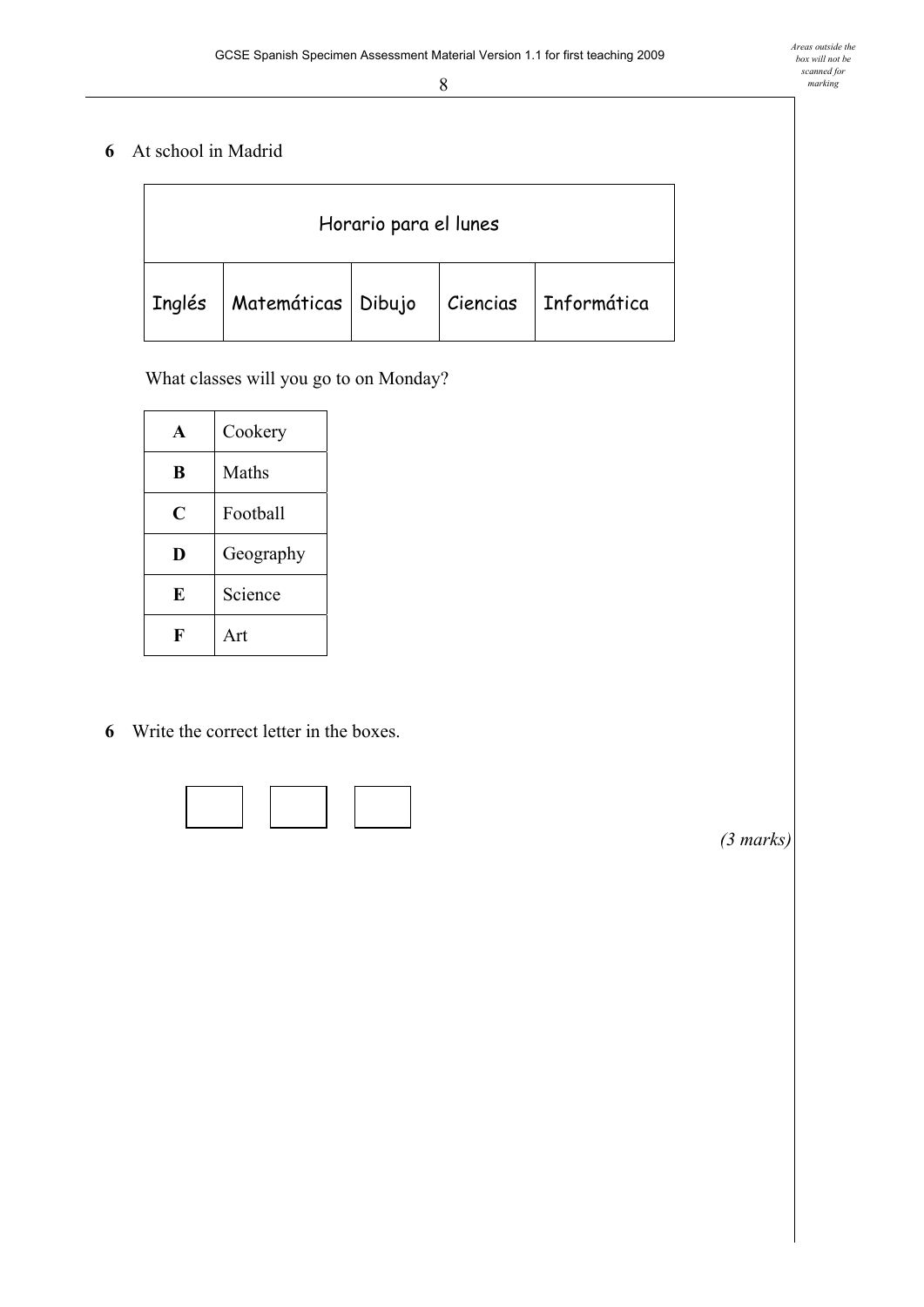**7** Marta writes about her school uniform.



En mi opinión mi uniforme es horrible. Para las chicas las faldas azules son obligatorias además de unas blusas grises. Los zapatos tienen que ser marrones y las medias verdes. iQué feo! ¿no?

What colour is each part of the school uniform? Complete the table.

|                | Clothing      | Colour      |          |
|----------------|---------------|-------------|----------|
| <b>Example</b> | <b>Skirts</b> | <b>Blue</b> |          |
| 7(a)           | Blouses       |             | (1 mark) |
| 7(b)           | Tights        |             | (1 mark) |
| 7 (c)          | Shoes         |             | (1 mark) |

6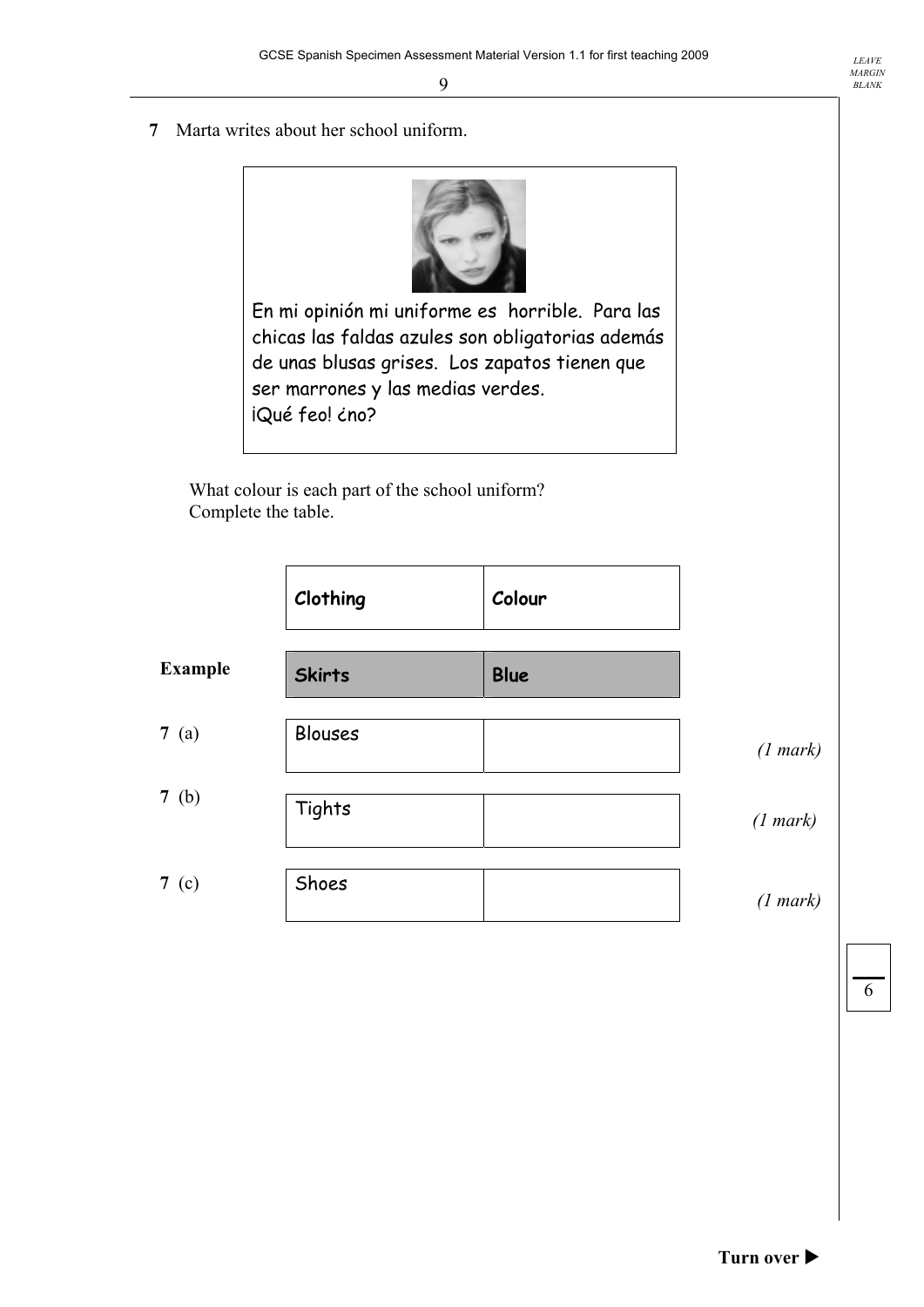**8** The staff at the school in Madrid write their blogs.

Hola. Me llamo Miguel. Doy clases de inglés en este instituto desde hace cinco años.

En mi tiempo libre me gusta hacer deporte, salir a ver películas y viajar.

Vivo en un piso pequeño en el centro de Madrid con un amigo. Pronto vamos a comprar un gato porque nos encantan.

El año pasado hice un curso de inglés en Escocia y me gustaría volver.

*Miguel* 

Hola. Yo soy Esther. Yo doy clases de inglés a los muy pequeños. Sólo tienen cinco años.

Tengo dos hijos, así que no tengo mucho tiempo libre, pero me encanta ir al cine. Detesto el deporte. El único ejercicio que hago es llevar al perro de paseo.

Vivo en una casa moderna en las afueras de la ciudad.

Yo también estuve en Escocia pero llovió demasiado.

*Esther*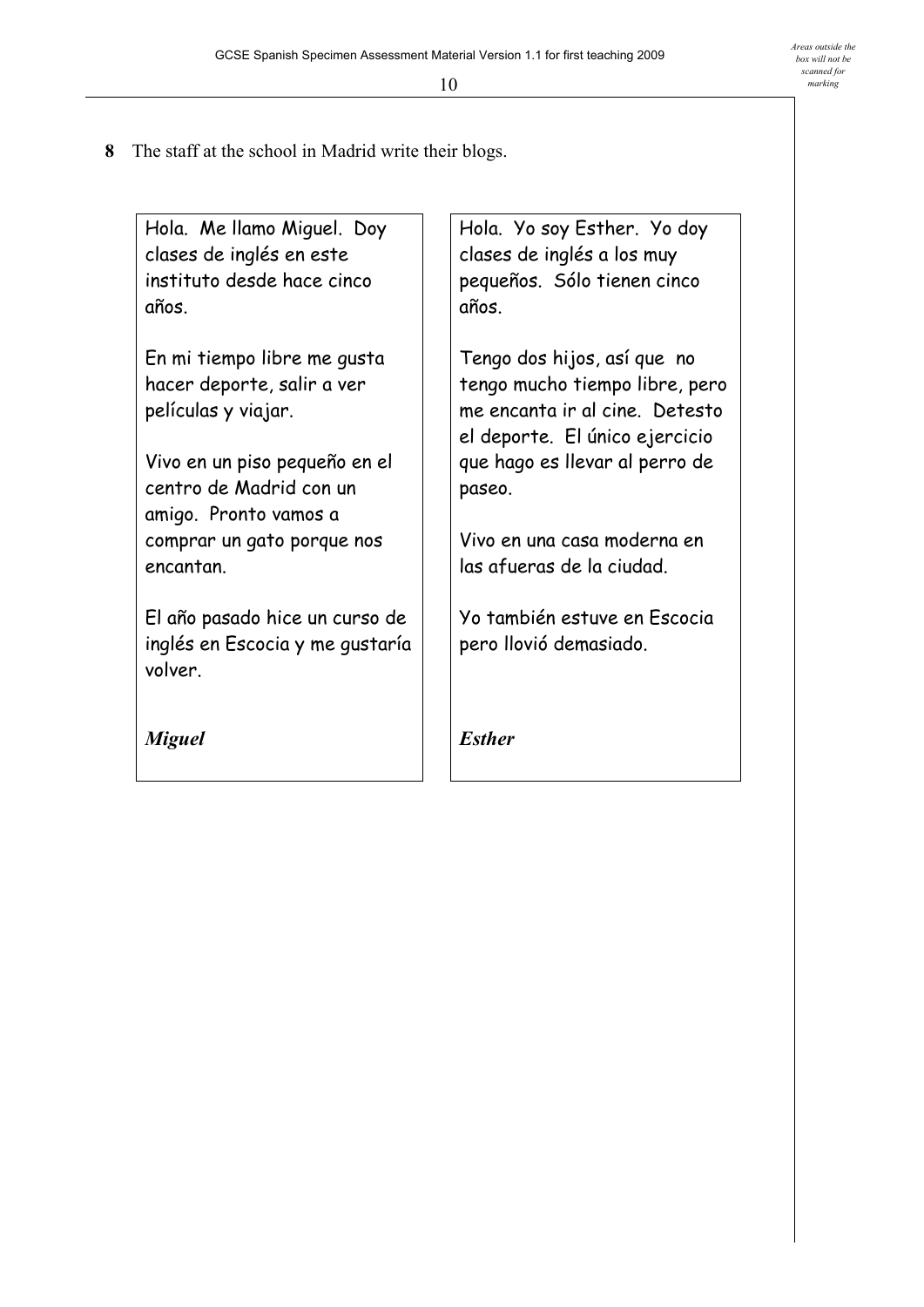|   |       | Identify the people.          |                                             |                    |
|---|-------|-------------------------------|---------------------------------------------|--------------------|
|   | Write | M<br>E<br>$M + E$             | (Miguel)<br>(Esther)<br>$(Miguel + Esther)$ |                    |
|   | Who   |                               |                                             |                    |
| 8 | (a)   | teaches five year olds?       |                                             | (1 mark)           |
| 8 | (b)   | likes going to the cinema?    |                                             | (1 mark)           |
| 8 | (c)   | has a pet?                    |                                             | (1 mark)           |
| 8 | (d)   | wants to go back to Scotland? |                                             | $(1 \text{ mark})$ |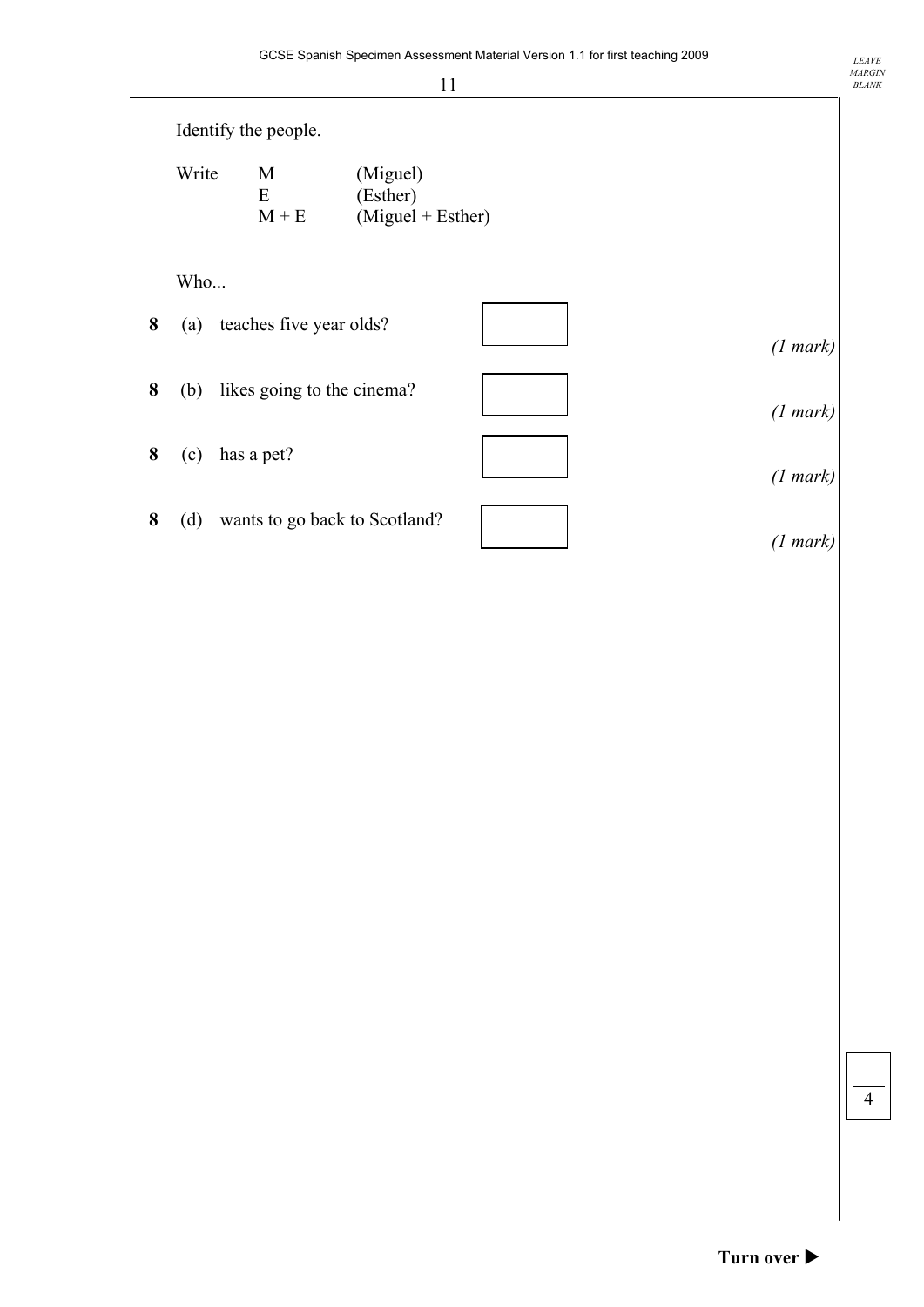**9** You read about Javier's family in this blog.



Vivo con mis padres y mi hermana. Mi padre es hombre de negocios y mi madre es enfermera en una clínica. Mi madre no trabaja los lunes. Entonces limpia la casa. Somos una familia 'verde'. No tenemos coche y reciclamos todo.

| 9 | (a) | What job does Javier's mum do?                                      |          |
|---|-----|---------------------------------------------------------------------|----------|
| 9 | (b) | What does she do on her day off?                                    | (1 mark) |
|   |     |                                                                     | (1 mark) |
| 9 | (c) | How can you tell Javier's family are 'green'?<br>Mention two things |          |
|   |     |                                                                     | (1 mark) |
|   |     |                                                                     | (1 mark) |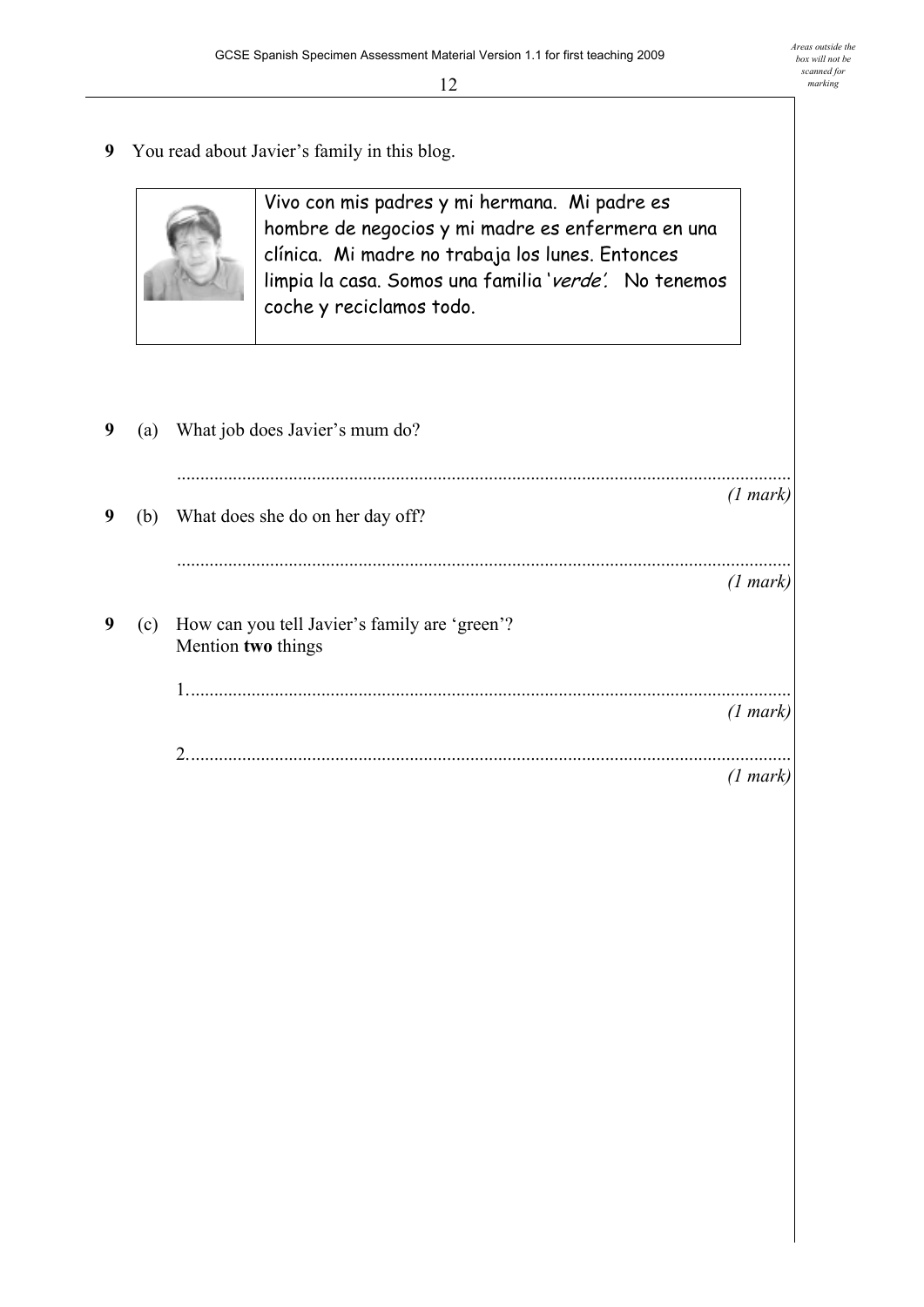10 Javier's family have a healthy breakfast. What do they eat?



Write the correct letter in each box.

| 10 | (a) | Yo prefiero desayunar fruta y zumo.<br>Marta  | (1 mark) |  |
|----|-----|-----------------------------------------------|----------|--|
| 10 | (b) | Normalmente desayuno tostadas y café.<br>Papá | (1 mark) |  |
| 10 | (c) | Me gusta desayunar huevos y leche.<br>Mamá    | (1 mark) |  |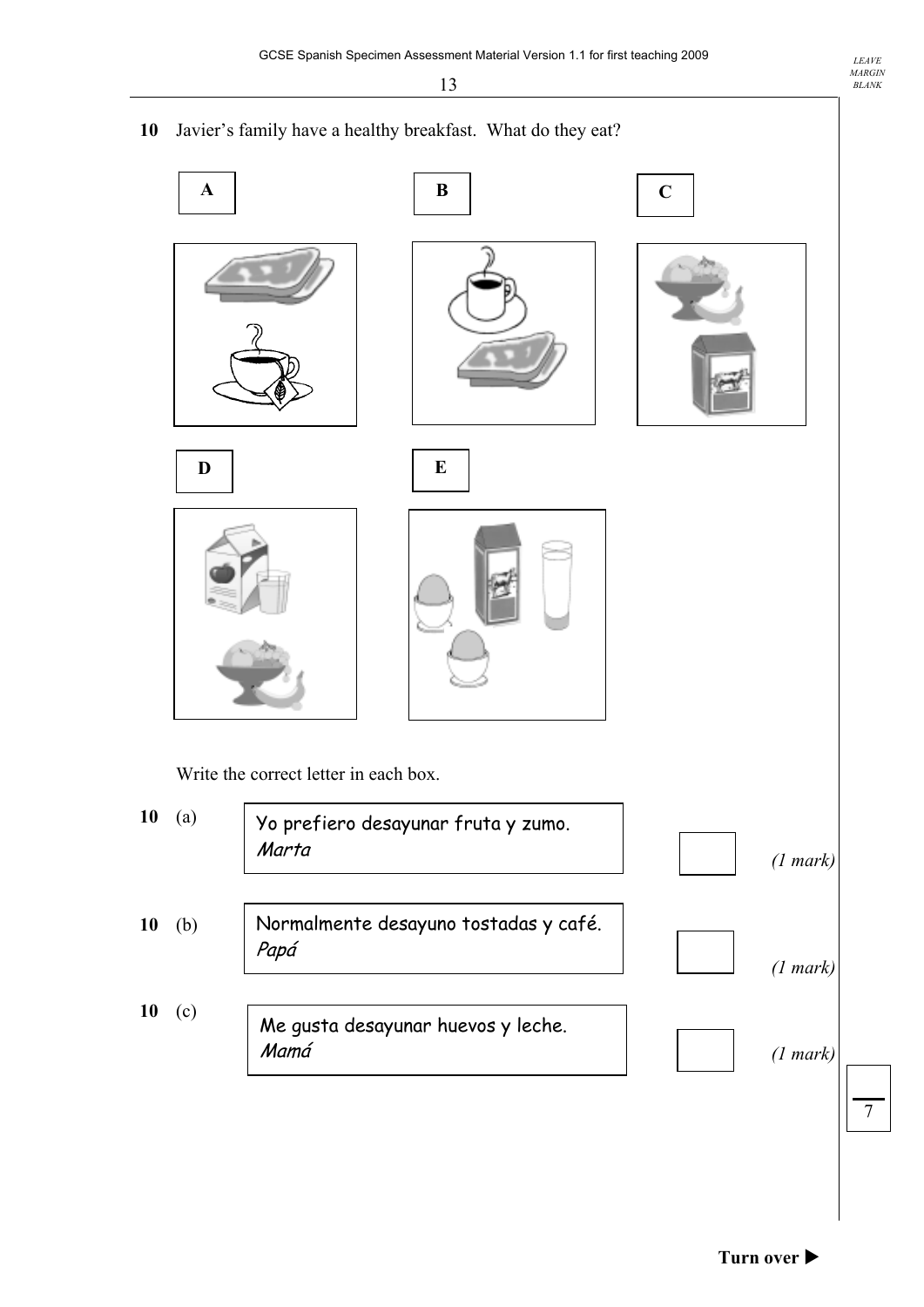#### 11 Javier's house

Si vienes a mi casa puedes dormir en mi dormitorio. Está en el primer piso y es muy cómodo.

Where is Javier's bedroom?

..............................................

*(1 mark)*